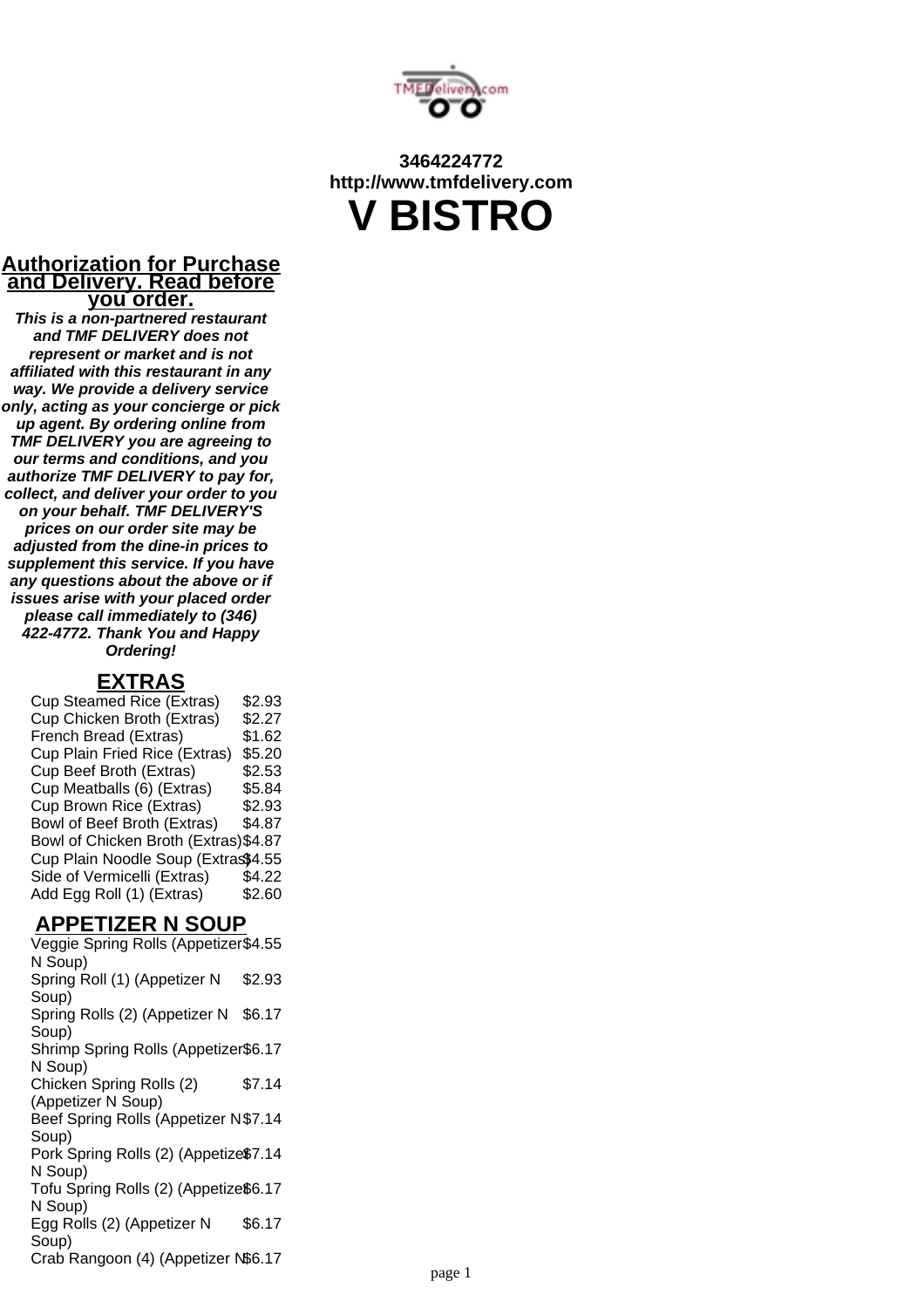Soup)

Fried Wonton (5) (Appetizer N \$6.17 Soup) Chicken Wings (Appetizer N \$8.05 Soup) Eggroll Wrapped (1) (Appetizer \$4.15 N Soup) Quiches (5) (Appetizer N Soup)\$7.79 Wonton Soup (Sm) (Appetizer \$7.46 N Soup) Wonton Soup (Lg) (Appetizer \$13.97 Soup) Tom Yum Soup (Lg) (Appetizen 3.97 N Soup) Tom Yum (Sm) (Appetizer N \$7.14 Soup) Chicken Lettuce Wraps (Appetizer N Soup) \$6.76 Grill Beef Salads (Appetizer N \$8.77 Soup) Four Season Salads (Appetize \$8.77 N Soup)

#### **HOUSE SPECIALS**

Crispy Egg Noodle (House Specials) \$15.59 Soft Egg Noodle - Mi X M (House Specials) \$15.59 Chicken Basil Noodle (House \$13.64 Specials) Beef Basil Noodle (House Specials) \$14.54 Shrimp Basil Noodle (House \$14.54 Specials) Basil Ndle Combo (House Specials) \$15.85 Tofu Basil Noodle (House Specials) \$12.44 Steak Cubes - Bo LLac (Hous\$17.15 Specials) Chicken Fried Rice (House Specials) \$12.98 Shrimp Fried Rice (House Specials) \$14.54 Combo Fried Rice (House Specials) \$15.85 Beef Fried Rice (House Specials) \$14.54

## **RICE PLATES**

Grilled Pork Chop (Rice Plate\$)14.29 Grilled Pork (Rice Plates) \$12.98 Grilled Chicken (Rice Plates) \$12.98 Grilled Beef (Rice Plates) \$14.29 Grilled Shrimp (Rice Plates) \$14.29 Rotisserie Chicken (Rice Plates) \$15.26 Rice Salmon (Rice Plates) \$17.15 Stir-Fried Beef and Broccoli \$13.64 (Rice Plates) Stir-Fried Chicken and Broccoli12.98 (Rice Plates) Stir-Fried Shrimp and Broccol\$14.54 (Rice Plates) Rice Curry Chicken (Rice Plates) \$13.64 Rice Curry Shrimp (Rice Plates) 4.54

# **SANDWICH**

Pork Sandwich (Sandwich) \$8.05 Chicken Sandwich (Sandwich) \$8.05 Beef Sandwich (Sandwich) \$9.10 page 2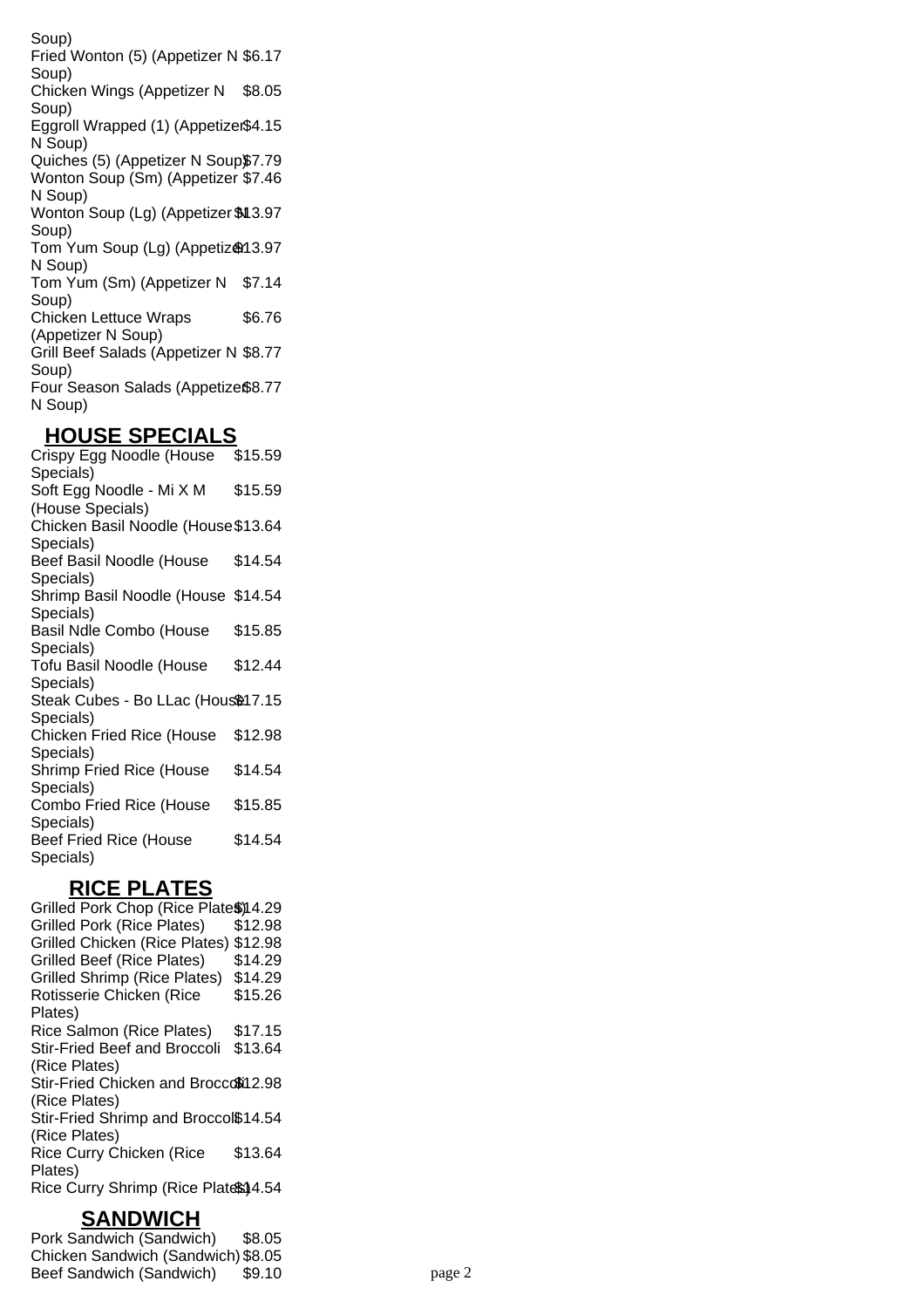Tofu Sandwich (Sandwich) \$7.79 Beef Stew Bread (Sandwich) \$9.10

### **VERMICELLI**

Pork Vermicelli (Vermicelli) \$12.98 Chicken Vermicelli - Bun Ga \$12.98 (Vermicelli) Beef Vermicelli (Vermicelli) \$14.29 Shrimp Vermicelli (Vermicelli)\$14.29 Vermicelli Combo Chicken (Vermicelli) \$14.94 Vermicelli Combo Pork (Vermicelli) \$14.94 Vermicelli Combo Beef (Vermicelli) \$16.24 Vermicelli Eggrolls (Vermicelli\$13.25 Vermicelli Grill Tofu (Vermicel\$)12.98

### **NOODLES SOUP**

Wonton Noodle Soup (Noodle\$14.54 Soup) Meat Lover - Dac Biet (Noodl \$15.26 Soup) Build Your Own - Tu Do (Noodle Soup) \$14.54 Meat Balls - Bo Vien (Noodle \$14.54 Soup) Spicy Lover - Bo Hue (Noodle \$15.85 Soup) Chicken Noodle Soup (Noodl \$14.54 Soup) White Chicken Noodle Soup \$14.54 (Noodle Soup) Dark Chicken Noodle Soup \$14.54 (Noodle Soup) Seafood Noodle Soup (Noodl \$16.24 Soup) Beefstew Noodle Soup (Noodle 4.54 Soup) Bowl Plain Noodle Soup (Noodles Soup) \$8.77

### **VEGETARIAN**

V1. Tasty Healthy Noodle Sound 3.97 (Vegetarian) V2. Vermicelli Delight (Vegetarian) \$13.97 V3. Tofu Delight (Vegetarian) \$13.64 V4. Veggie Fried Rice (Vegetarian) \$13.97 V5. R Curry Tofu (Vegetarian)\$12.98 V6. R Veggie Stir Fry (Vegetarian) \$13.97

### **KIDS MENU**

Kid Noodle Beef (Kids Menu) \$9.10 Kid Noodle Chicken (Kids Menu) \$9.10 Kid Seafood Noodle Soup (Kids 0.39 Menu) Kid Rice Chicken (Kids Menu) \$9.10 Kid Rice Pork (Kids Menu) \$9.10 Kid Rice Beef (Kids Menu) \$9.74 **BEVERAGES**

Soft Drinks (Beverages) \$3.25 Fresh Lemonade (Beverages) \$5.14 Smoothies (Beverages) \$6.43 Milk Tea (Beverages) \$6.17 Ice Tea (Beverages) \$2.27 Soy Bean Milk (Beverages) \$3.83 Coffee Milk Tea (Beverages) \$6.17 page 3